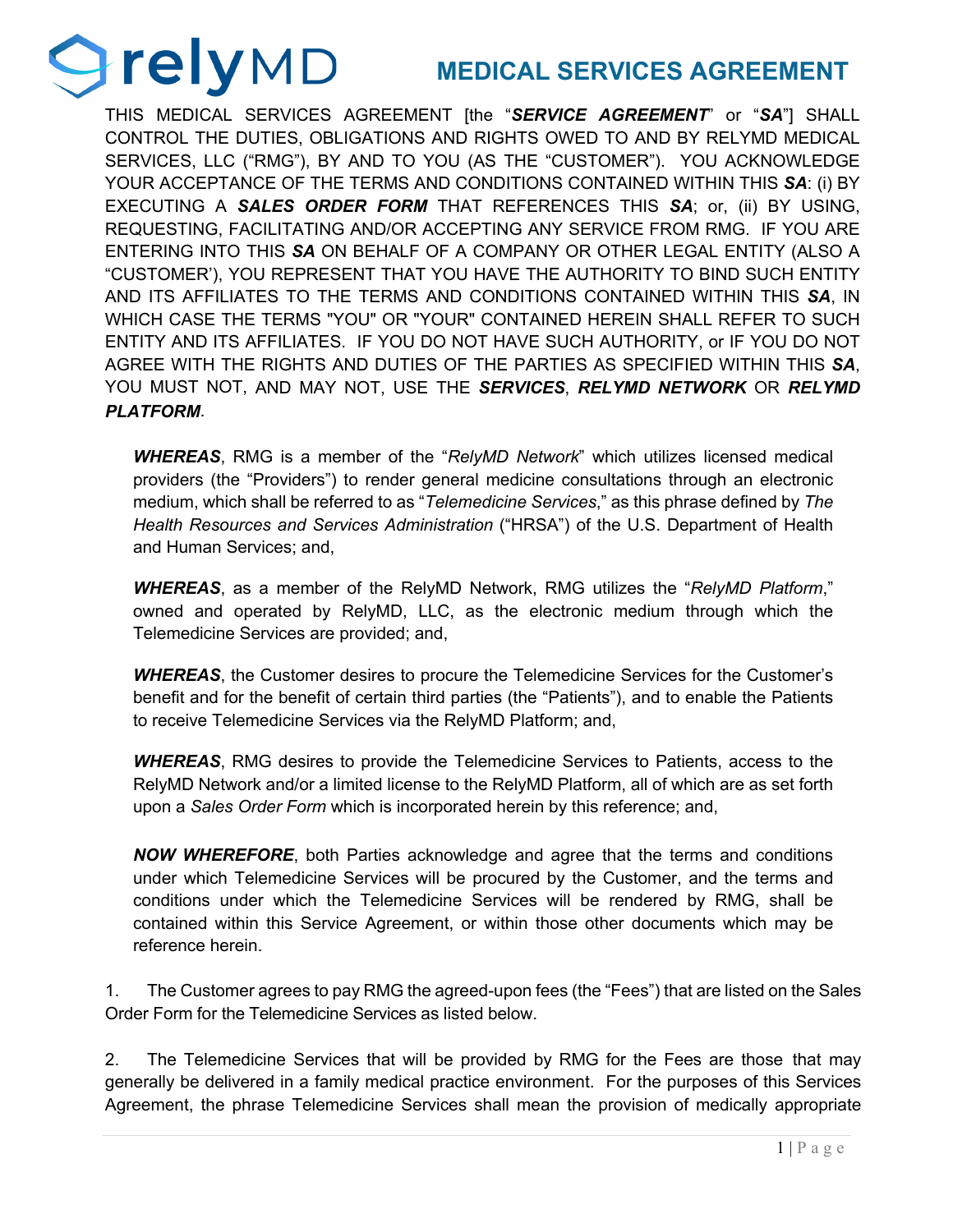## *<u>OrelyMD</u>* **MEDICAL SERVICES AGREEMENT**

Patient care and treatment provided by an appropriately-licensed medical professional directed at preventing, diagnosing, treating, or correcting a medical problem utilizing the RelyMD Platform. The Telemedicine Services may include, but are not necessarily limited to, the following:

- a. Acute and wellness health examinations that do not otherwise necessitate the Patient needing to be seen in an urgent care, emergency room or hospital setting.
- b. Telephone and video consults, as determined by Provider in the Provider's sole discretion, and in accordance with technology resources that are available to both the Patient and the Provider at the time the Telemedicine Consult is rendered.
- c. Referral to primary care providers or specialty care providers based upon the diagnosis of the Patient's condition as determined by the Provider.
- d. Prescribing of appropriate prescription and over-the-counter medications, as indicated by the diagnosis of the Patient's condition as determined by the Provider.
- 3. The Telemedicine Services shall *not* include the following:
	- a. In-person consultation or examination of the Patient.
	- b. Specialty or sub-specialty medical services that fall outside of the scope of the general practice of internal medicine.
	- c. Prescribing (whether as an original prescription or a refill) any chronic management drugs, DEA controlled substances, mood altering drugs, pain drugs, lifestyle drugs or those that have the potential for abuse.
- 4. Non-medical services covered under this Service Agreement include the following:
	- a. RMG will make every effort to make a Provider available at all times via the RelyMD Platform, however, if the Patient is undergoing a medical emergency the Customer (or a facilitating agent acting on behalf of the Customer) shall take the appropriate emergency measures such as calling 911 or any other emergency service that is available to the Customer and Patient.
	- b. All providers shall be appropriately-licensed and credentialed.
	- c. Medical notes and Patient chart information shall be made available to the Customer and Patient without any additional charge to the Customer beyond the Fees.

5. This Service Agreement is not a substitute for health insurance or any other type of third-party insurance that may insure over the cost of medical services that may typically be sought by or for the benefit of the Patient, including, but not limited to, any requirements set forth under the Affordable Care Act ("ACA"). The Customer acknowledges that both RMG and the Provider(s) may participate on various insurance and third-party payor plans, including Medicare and Medicaid, however, the Parties agree that: (i) the Customer shall be responsible for the Fees in total, without any offset for any amounts that RMG or the Provider may be entitled to bill or collect from various insurance and third-party plans available to cover Telemedicine Services rendered to a Patient; and, (ii) as long as the Customer pays the Fees in total, both RMG and the Provider(s) shall refrain from attempting to bill or collect from various insurance and third-party plans available to cover Telemedicine Services rendered to a Patient. The aforementioned notwithstanding, if any state or federal statute requires